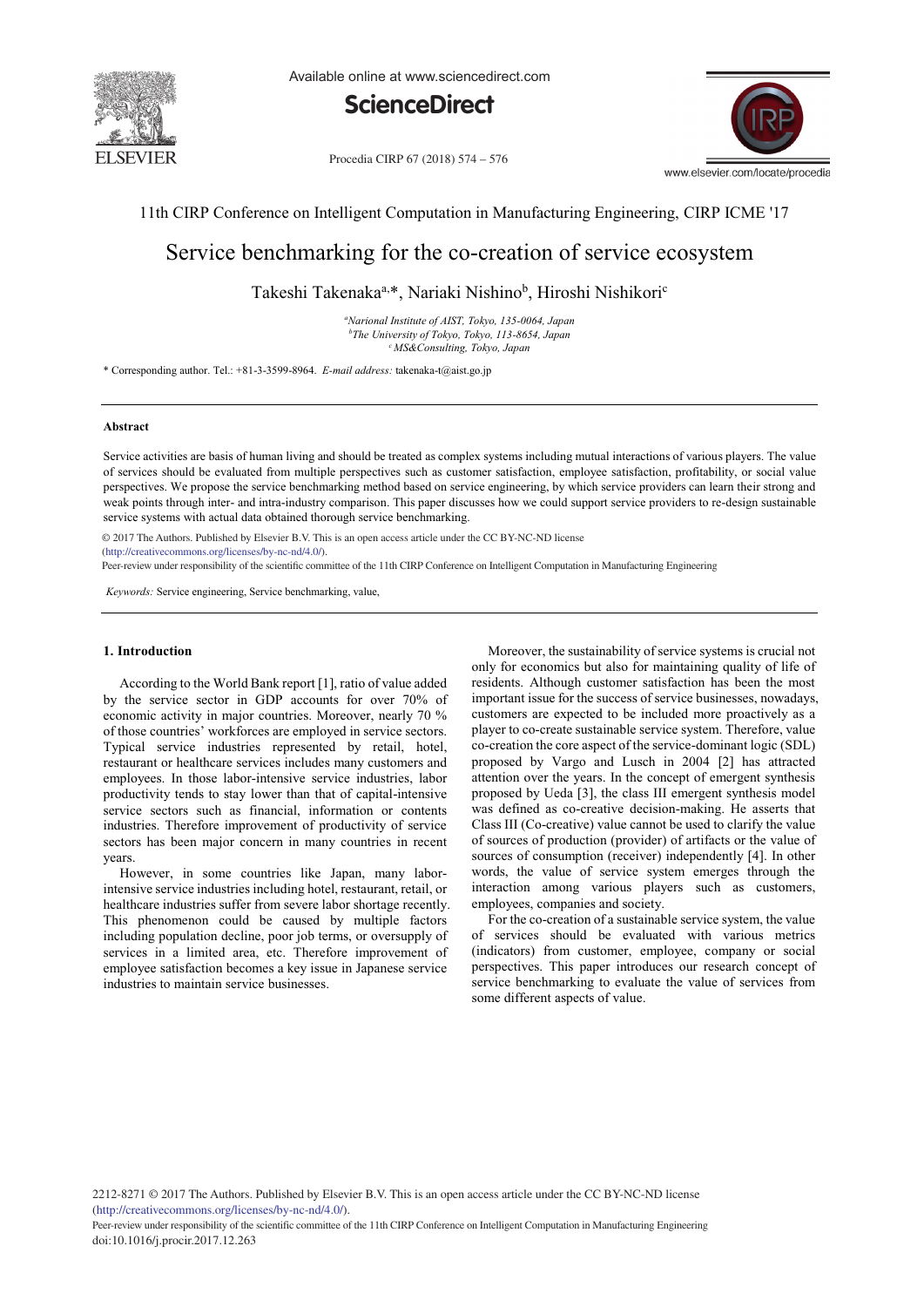#### **2. Concept of Service Benchmarking**

The authors proposed a new service benchmarking t and have developed supporting technologies based on service engineering.

Fig. 1 illustrates the research concept of service benchmarking. The value of services emerges through the mutual interaction among various players and it should evaluated by some different metrics such as customer satisfaction, employee satisfaction, quality (or functionality), profitability, or social value (welfare).

However, there should be wide variety of customer needs or preferences based on their lifestyles. Therefore the authors have proposed a lifestyle segmentation method and applied various service fields [5, 6]. Our lifestyle segmentation method uses 30-40 questionnaire items that include demographic information, daily behaviors including household affairs, health condition, consumption patterns, and personality traits with regard to the BIG 5 factors. Using this method, we usually categorized consumers into 5-7groups and analyze the relationship between actual behaviors and strength of lifestyle factors.

On the other hand, we also standardized employee satisfaction survey method based on 150,000 employees 'data [7]. Using this method, we can evaluate the four factors of employee satisfaction (satisfaction with leadership, job meaningfulness, teamwork/human environment, and job terms) by normalized scores.

Moreover, we proposed a concrete method to describe business model and to type its structure generally based on the value creation model proposed by Ueda [3]. In this method, we classify companies into some groups based on their business models using questionnaire survey on service companies of a certain industry.

For the service benchmarking of service businesses, another important metrics are management indicators such as sales, profitability, occupancy ratio or turnover ratio. However, key performance indicators (KPIs) strongly depend on category of businesses or business models. Therefore, we testified management KPIs in some service industries such as retail, hotel or hair salon industries through service benchmarking. In this paper, it introduces a study example of service benchmarking which target at hotel industry in Japan.



Fig. 1. Concept of service benchmarking.

### **3. Study example of service benchmarking in hotel industry**

In this section, it introduces a study example of service benchmarking which is conducted for the purpose of productivity improvement of hotel industry in a Japanese local area. This project was conducted in 2016 supported by Oita prefectural government. The goal of this project is to clarify the

problem stricture of hotel industry in this area and to find some clues to improve productivity. We sent a questionnaire to 300 hotel companies and acquired responses from 82 companies (80 valid answers). We designed a questionnaire by which relationship among, the business strategies, problems and management indicators of hotels can be clarified. Business strategies include daily activities (measures) for productivity improvement, labor management, technologies, customer relationship management (CRM). Additionally, we asked some management indicators such as sales amount, accommodation